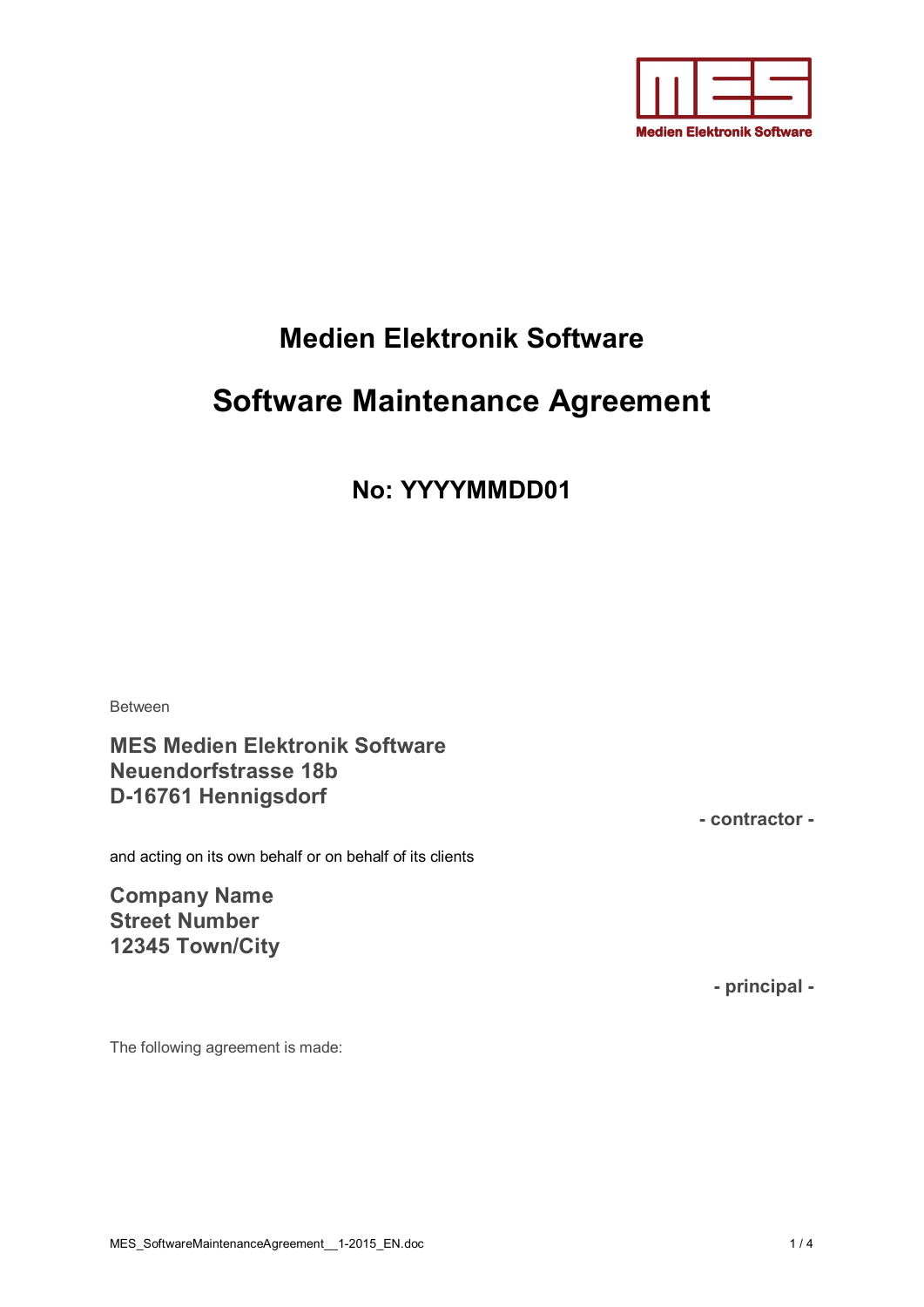# **Software Maintenance Agreement** No YYYYMMDD01



### **§ 1 Subject matter of agreement**

(1) The contractor – hereinafter "MES" – agrees to undertake for the principal the maintenance of the following software programs – hereinafter the "software":

| Pos.   Name/description | <b>Activation key</b> |  |
|-------------------------|-----------------------|--|
|                         |                       |  |
|                         |                       |  |
|                         |                       |  |
|                         |                       |  |
|                         |                       |  |
|                         |                       |  |
|                         |                       |  |
|                         |                       |  |
|                         |                       |  |
|                         |                       |  |

(2) The maintenance of the software refers to the last version of the program released and made available to the principal by MES. This includes additional modules acquired later and related additional licences. The remuneration for the maintenance is to be adjusted according to the provisions under § 4.

(3) The purpose of this agreement is to support the principal in analysing possible errors and troubleshooting issues to the software made available to the principal. In order to achieve this, MES provide advice to the principal or Updates (new program versions addressing bugs) via download, email or by data carriers.

### **§ 2 Type and scope of the software maintenance**

(1) The maintenance of the software includes the following services by MES:

- providing advice to the principal via telephone or e-mail
- analysing of errors occurred and support in troubleshooting
- compliance with the guaranteed feedback time to questions by the principal

- providing special offers for purchase of the latest software version released by MES

(2) MES will analyse software errors notified to it by the principal and will advise the principal on how to address the error and its consequences, to the extent this is possible. In the event of critical errors MES will address these within the context of one of the succeeding new programs.

(3) MES will advise the principal by telephone or via e-mail concerning installation and configuration issues. This refers explicitly only to the software specified under § 1 of this agreement.

(4) MES guarantees a response to questions from the principal via telephone or e-mail on the working day (at the MES office) following the day the question was submitted.

(5) Advise by MES is given in German. Requirements that are not made in German will usually be answered in English. Other languages can be agreed; however the cost for translations will be billed to the principal.

(6) The maintenance of the software does not include the installation of updates, upgrades and new software as well as the removal of errors and damage caused by inadequate handling by the principal, through the influence of third parties, or by force majeure. This applies also to errors and damage caused by ambient conditions at the location of installation, by errors or non-performance of power supply, defective hardware or other events outside the control of MES. In such individual cases, suitable services can be agreed separately according to corresponding remuneration.

(7) Advice and training on questions concerning the use of the software – unless serving the purpose of removing errors – are similarly not within the scope of services under this agreement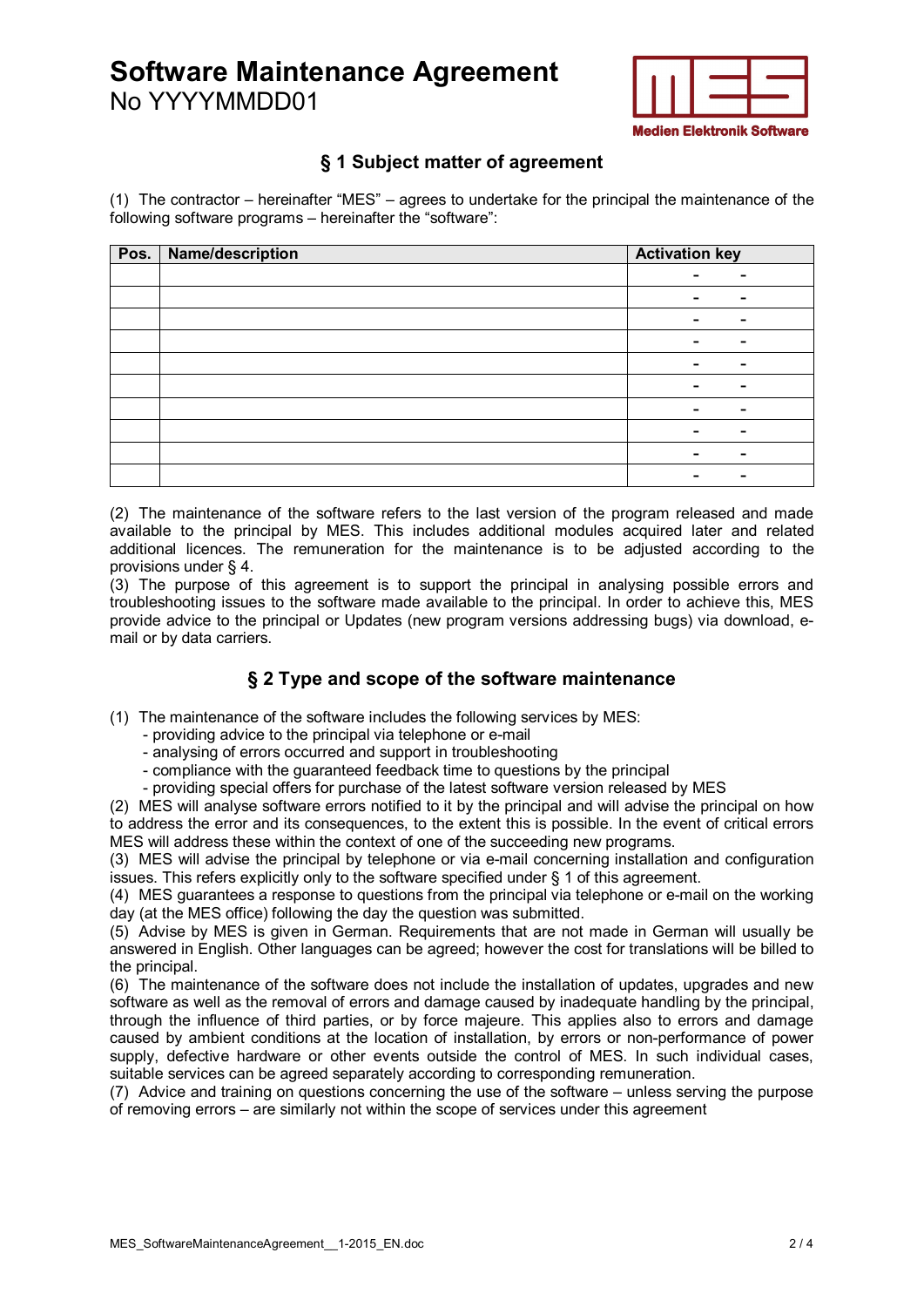**Software Maintenance Agreement** No YYYYMMDD01



#### **§ 3 The principal's obligation to cooperate**

(1) The principal shall always notify MES of its individual identification where questions are submitted via telephone or mail. The number of this maintenance agreement or the identkey of one of the programs listed under § 1 sec. 1 serves as the identification for this purpose.

(2) The principal shall immediately inform MES about any errors that occur and will support MES in the analysis of errors and troubleshooting to the extent reasonable. This includes the submission to MES of written defect reports and other data and protocols suitable and necessary for the error analysis.

(3) The MES service staff shall be granted access to the data processing units onto which the software listed under § 1 is installed. In addition, the principal is responsible for the provision of all technical equipment necessary for carrying out the maintenance work, und shall make the same available at no extra cost to MES insofar as is reasonable.

(4) The principal shall nominate a competent member of their staff to MES, who is technically astute and responsible for the system, can give information necessary for the implementation of this contract, and is entitled to make or execute the required decisions him/herself.

(5) It is the principal's duty is make regular and adequate backups, and to service and maintain the software and hardware environment for the software. If the principal fails to fulfil its obligation to cooperate, or does so insufficiently, MES shall not be responsible for any delays or non-performance arising therefrom.

#### **§ 4 Remuneration**

(1) The remuneration for the services provided by MES under this agreement will be 999.99 EUR per contract year, calculated either according to a price list valid at the commencement of this agreement or from an individual offer.

(2) The stated remuneration shall be adjusted by a specific agreement in the case of an extension or an amendment to the software listed under § 1.

(3) The remuneration for the services is payable annually in advance. Payment is due at the beginning of each contract year upon invoice from MES.

(4) MES is entitled to increase the agreed sum by a reasonable amount by unilateral declaration in writing delivered to the principal. Any such increase will at the earliest be effective from the beginning of the succeeding contract year and may not exceed the remuneration of the current contract year by more than 10 %. For the purpose of this clause the contract year ends on the day before each anniversary date of this contract.

(5) VAT will be added to the remuneration.

### **§ 5 Data protection**

(1) Both parties bind themselves to professional secrecy concerning all business and operational matters and all information in the context of this agreement, also after expiry of the agreement. This also applies to person-related data that are subject to the German Data Protection Act (*Datenschutzgesetz*).

(2) MES hereby agrees to treat all information, documents and data in the context of this agreement confidentially; MES will not record, nor store, nor copy, nor use, or process them for any other purpose than the maintenance of the software.

(3) MES hereby agrees to instruct its staff accordingly, and to oblige them to comply with these provisions.

## **§ 6 Right of use**

(1) In respect of any items subject to this agreement and provided to MES in accordance with this agreement (e.g. Updates), the principal holds a right of use under valid license agreements. MES agrees to indemnify the principal from claims brought by third parties concerning the use of these programs.

(2) If the principal utilises any item subject to this agreement that designed to replace an earlier item, the right of use for the replaced item ceases.